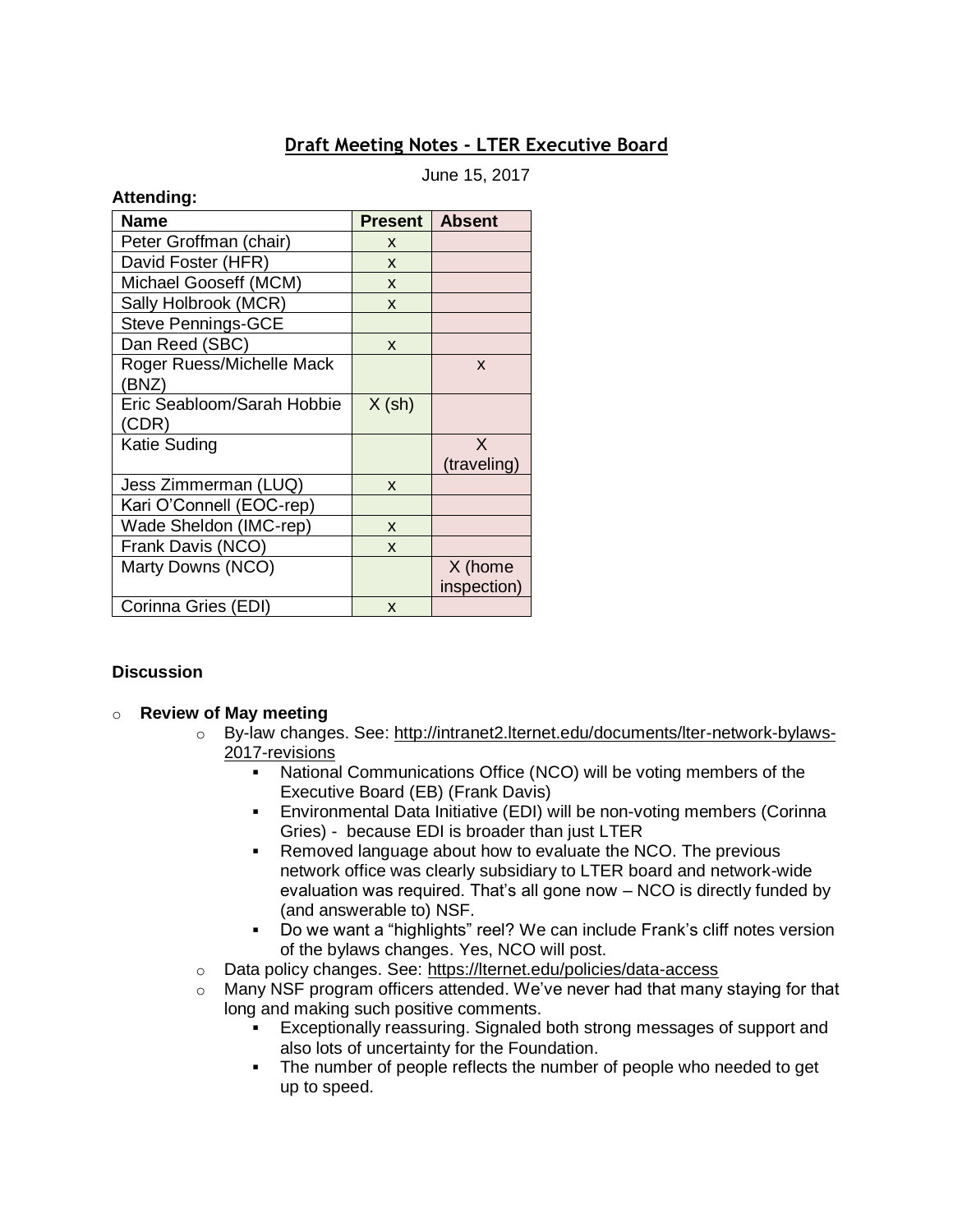- This group seems to be talking with each other and communicating the same message. Only potential concern is long-term stability of personnel. Alan Tessier seems to provide solid continuity.
- We never did get to have the meeting (webinar) with the NSF working group that we were planning last fall. We made a list of topics that we wanted to discuss and sent them to NSF, but the meeting was postponed, at least until after the RFP for renewal proposals is released. We might want to revisit our list once the RFP is released.
- Key issues include how decisions to terminate sites are made and reviewed.
- It is important to note that the NSF Working Group isn't just DEB. It's also Geo and PP.
- We used to have an annual meeting of the Executive Board in DC, and we would meet with multiple levels of NSF personnel. The EB meeting in Washington isn't likely to return. We should therefore be opportunistic to visit with NSF when we are there for other reasons. We can also invite members of the working group attend EB VTC.

## o EDI Annual Report

- o Just turned in our annual report. Major accomplishments:
	- Programming for repository. EDI is now a member node to DataONE and is less LTER specific.
	- Recently contacted by National Park Service, asking could EDI host all of their long-term data? We need to decide on how much support we can offer and what do we expect them to do themselves? We need to come up with a business model really quickly.
	- Also contacted by Los Alamos Department of Energy (DoE) lab interested in collaborating on data archiving and publishing.
	- Data management training activities are accelerating. Online webinar series has started and will continue through the ESIP meeting, which will be followed by an in-person training workshop in the fall (funded through EDI, via an application process, probably about 15 people).
	- Hosting a major meeting at the ESIP [\(Earth Science Information Partners\)](http://www.esipfed.org/meetings/upcoming-meetings/esip-summer-meeting-2017) meeting in late July. Both NCO and EDI provided travel support for LTER Information Managers to attend. EDI is supporting 3 non-LTER and 13 LTER IM's. Between NCO and EDI we are supporting most of the LTER IM's. LTER IM in-person meeting is Monday, July 24.
	- Between the July meeting and additional workshops in the fall, EDI aims to be sure that all the IM's are aware of options to generate EML with R and to present their own site's data catalog (on their own web site) using the PASTA Application Program Interface (API).
	- Do we have a sense that the needs of the community of LTER Information Managers are being met? And that they feel like they are engaged in the process? It seems like this process was designed with that in mind.
	- EDI will be at the annual meeting of the Ecological Society of America (ESA). Will have a booth and a workshop. Submit your data set right then and there.
	- Given the growing interest  $-$  how much budgetary flexibility is there? Is there a way to get more funding, to cover, for example, the Park Service request? EDI needs to have a funding model so that we can essentially